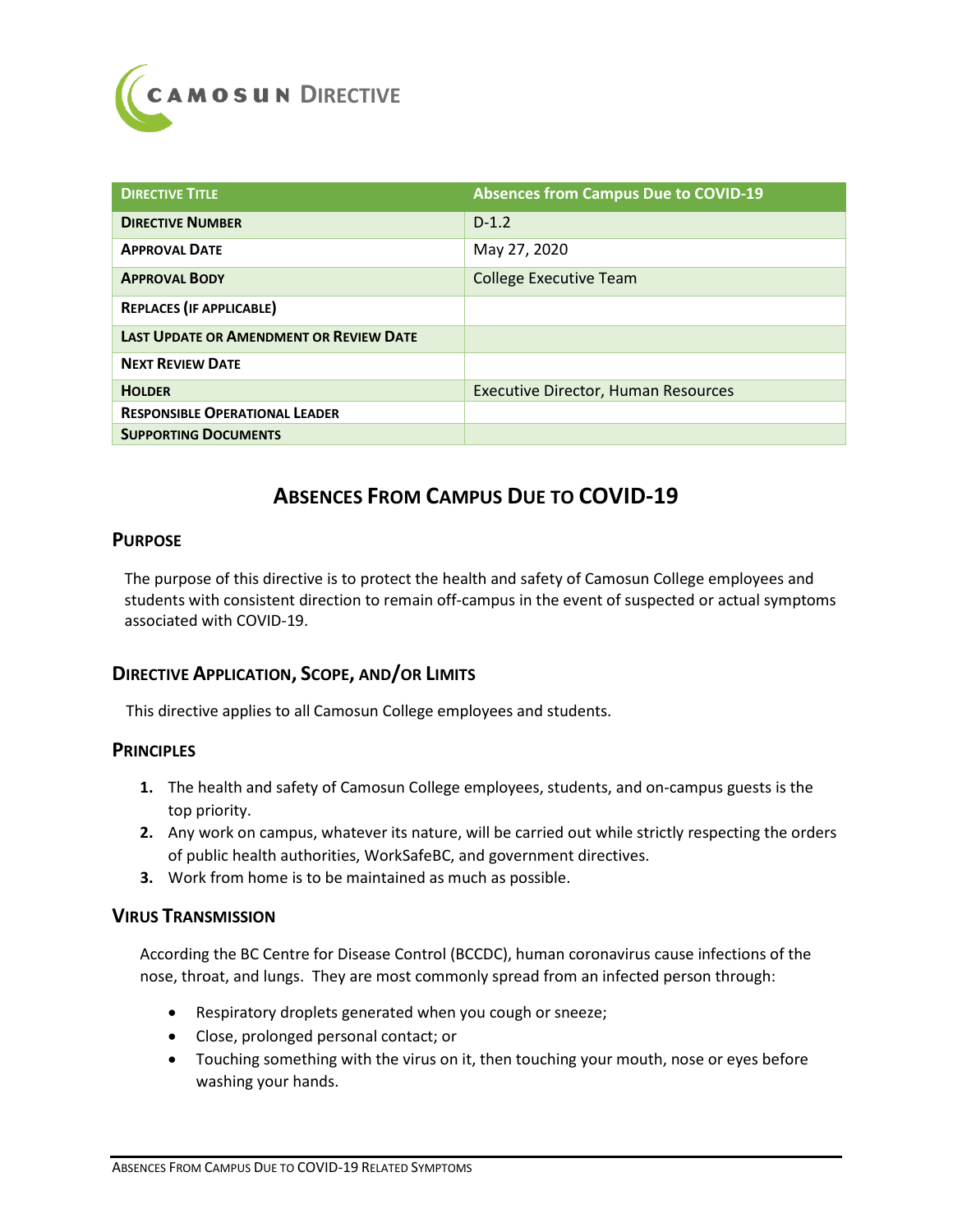

Current evidence suggests person-to-person spread of COVID-19 is efficient when there is close contact which makes physical distancing an important prevention measure.

Individuals who are infected with COVID-19 may have few to no symptoms, or symptoms that are similar to a cold or flu. The symptoms of COVID-19 can include:

- Fever
- Chills
- Cough
- Shortness of breath
- Sore throat and painful swallowing
- Stuffy or runny nose
- Loss of sense of smell
- Headache
- Muscle aches
- Fatigue
- Loss of appetite

People infected with COVID-19 may also experience gastrointestinal symptoms like diarrhea, nausea and vomiting a few days after the onset of the above symptoms. If you only have gastrointestinal symptoms you may not have COVID-19.

Symptoms can range from mild to severe. Sometimes people with COVID-19 have mild illness, but their symptoms may suddenly worsen in a few days. Symptoms may take up to 14 days to appear after exposure to COVID-19.

Evidence suggests that the virus can be spread by people who is infected but not showing symptoms (pre-symptomatic) or never develops symptoms (asymptomatic).

### **REQUIREMENTS**

## **1. ATTENDING ON-CAMPUS WHILE EXPERIENCING SYMPTOMS – EMPLOYEES, STUDENTS AND GUESTS**

- a. Employees, students or guests experiencing symptoms associated with COVID-19 even if very mildly – are not permitted to be on-campus.
- b. If employees, students or guests arrive on campus displaying symptoms associated with COVID-19 – even if very mildly – they may be asked to remove themselves from campus as soon as possible and until the symptoms resolve.
- c. If employees, students or guests begin experiencing systems associated with COVID-19 while on campus, they must remove themselves from the College as soon as possible.

## **2. REPORTING AN ILLNESS-RELATED ABSENCE - EMPLOYEE**

a. Employees working at home or on-campus who experience symptoms associated with COVID-19 or entering self-isolation must contact their Workplace Leader as soon as possible.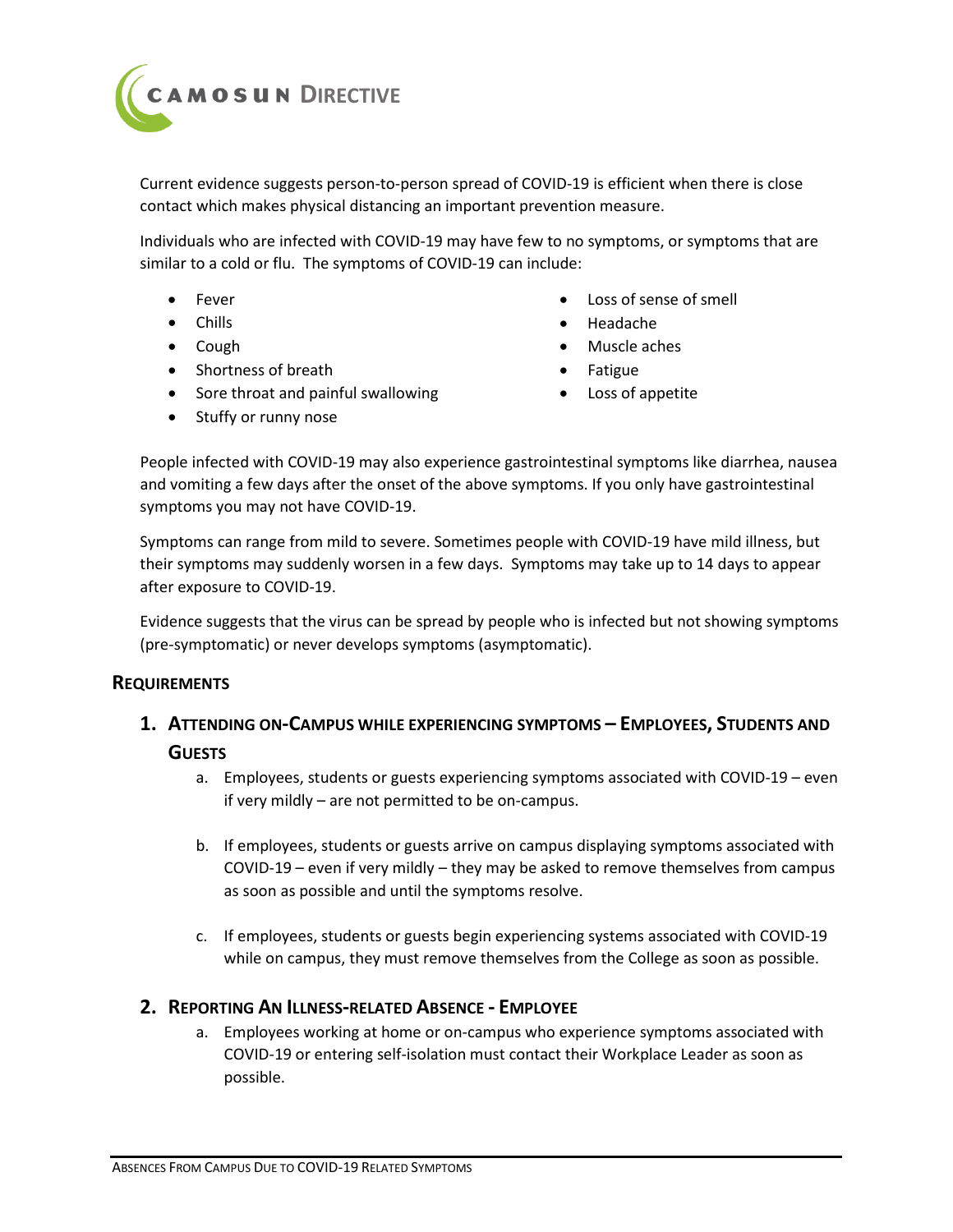

*Employees feeling unwell can use [B.C.'s self-assessment tool for COVID-19](http://covid19.thrive.health/) to determine if further assessment or testing may be required.* 

*Employees are also encouraged to contact their primary care provider, local public health office, or call 8-1-1, if they believe they may have been exposed to the virus.*

*For more information, consult th[e BCCDC testing guidelines](http://www.bccdc.ca/health-info/diseases-conditions/covid-19/testing) or th[e BCCDC](http://www.bccdc.ca/health-info/diseases-conditions/covid-19/self-isolation)  [guidelines for self-isolation](http://www.bccdc.ca/health-info/diseases-conditions/covid-19/self-isolation) protocols and requirements.*

- b. Employees working remotely who: experience mild symptoms associated with COVID-19; are diagnosed with COVID-19 but are asymptomatic; or who self-quarantine may continue to work remotely as long as they feel well enough to do so.
- c. If, at any time, an employee's symptoms prevent them from performing assigned work duties, sick leave provisions in *Collective Agreements* or *Terms and Conditions of Employment for Exempt Employees* will apply.
- d. Employees are required to notify their Workplace Leader if they are self-quarantining for 14 days after arriving in British Columbia from outside Canada.

*As of March 25, 2020 it is mandatory Under the [Quarantine Act](https://www.canada.ca/en/public-health/news/2020/03/new-order-makes-self-isolation-mandatory-for-individuals-entering-canada.html) that anyone arriving in British Columbia from outside of Canada to self-isolate and monitor for symptoms for 14 days upon their arrival and complete/register a [self](https://www2.gov.bc.ca/gov/content/safety/emergency-preparedness-response-recovery/covid-19-provincial-support/self-isolation-on-return)[isolation plan](https://www2.gov.bc.ca/gov/content/safety/emergency-preparedness-response-recovery/covid-19-provincial-support/self-isolation-on-return).* 

#### **REPORTING AN ILLNESS-RELATED ABSENCE – STUDENT**

If a student is feeling unwell, they should inform their instructor that they will be unable to participate in any in-person classes. Where possible, alternative means of participating in the learning will be arranged. Students will not be academically penalized for such absences.

> *Consult the [BCCDC guidelines for self-isolation](http://www.bccdc.ca/health-info/diseases-conditions/covid-19/self-isolation) testing and self-isolation protocols and requirements.*

Students are also required to notify their instructor if they are self-quarantining for 14 days after arriving in British Columbia from outside Canada.

> *As of March 25, 2020 it is mandatory Under the [Quarantine Act](https://www.canada.ca/en/public-health/news/2020/03/new-order-makes-self-isolation-mandatory-for-individuals-entering-canada.html) that anyone arriving in British Columbia from outside of Canada to self-isolate and monitor*